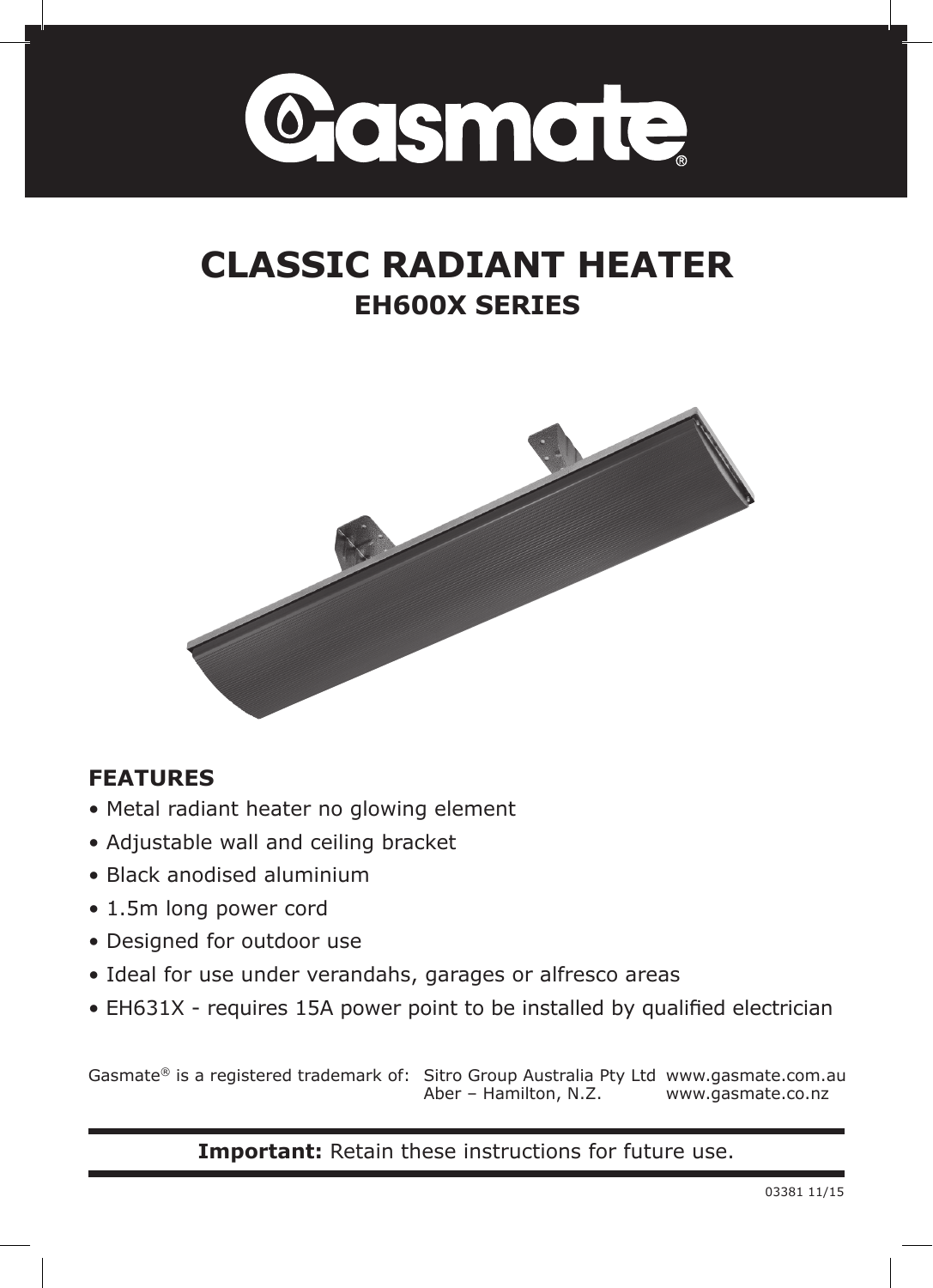#### **For any queries or assistance call**



#### **Customer Service Australia Only 1300 174 876**

Hours of operation: Monday to Friday 8:00am - 5:00pm EST

#### **Do not return to place of purchase.**

Keep your purchase receipt, this will be required to make any claims under the 12 month warranty.

### **Installation, Operation & Maintenance Instructions**

#### **Safety**

Before attempting to operate this heater, the following basic safety precautions should be taken to reduce the risk of fire, electric shock and personal injury. It is important to read the instruction manual and to understand its' applications, limitations and potential hazards associated with this heater. This heater is not intended for use by persons (including children) with reduced physical, sensory or mental capabilities, or lack of experience and knowledge, unless they have been given supervision or instruction concerning the use of the appliance by a person responsible for their safety. This heater is not designed for use within 1m or above a water source. It is important that you read, understand and follow these instructions very carefully. They are designed for the safety of yourself and others ensuring a long and trouble free service life from your heater. This electric heater complies with Australian and International standards and safety requirements. Repairs should only be carried out by qualified persons using original spare parts. Failure to do so may result in considerable danger to the operator.

#### **Safe Operation**

#### **Beware of Children and Pets**

Children should not be allowed to touch or operate heaters or touch extension cords, if used. All heaters should be kept out of reach of children, preferably stored or locked in a secure cabinet or room when not in use.

#### **Do Not Abuse the Power Cord**

Never yank or pull on the power cord to disconnect it from the mains supply socket. Never carry your heater by its' power cord. Keep the power cord away from heat, oil, solvents and sharp edges. Check the power cord regularly for any damage and if the power cord becomes damaged have it replaced by an authorised service facility.

#### **Extension Cords and Reels**

This heater is NOT designed to run off an extension cord. If you require an additional power point please have one installed by a qualified electrician.

The use of extension cords may cause power voltage loss which will result in damage to the motor this will NOT be covered under warranty.

#### **Installation**

Always ensure you select the correct fixing accessories which suit the particular wall/ceiling material you are attaching to, if in doubt please discuss with your local retailer or local hardware store. This heater is not designed for use within 1m or above a water source. All installations must meet the requirements of Australia Standard

#### AS/NZS 3000:2007.

Ensure that the heater is not positioned directly above, below or in front of a power point or switch.

This heater is not designed to be used with 3rd party timer or programmable system.

# **For your safety**

WARNING: Fire risk exists if this heater is covered by or positioned close to curtains or other combustible materials.

NOTE: If using this heater outside ensure that it is connected directly to an outdoor power point.

The electrical system of this heater must be connected with an automatic 30mA circuit breaker and/or residual current device (RCD). If uncertain have a qualified electrician check your electrical system before installation and/ or use.

All electrical connections are made in a dry area.

Outdoor power points must be weatherproof and installed by a qualified electrician.

Sitro Group Australia Pty Ltd is not responsible for incorrectly chosen fixing accessories or any damage which may be caused by an incorrectly fitted wall heater.

If required 15AMP power points must be installed by a qualified electrician.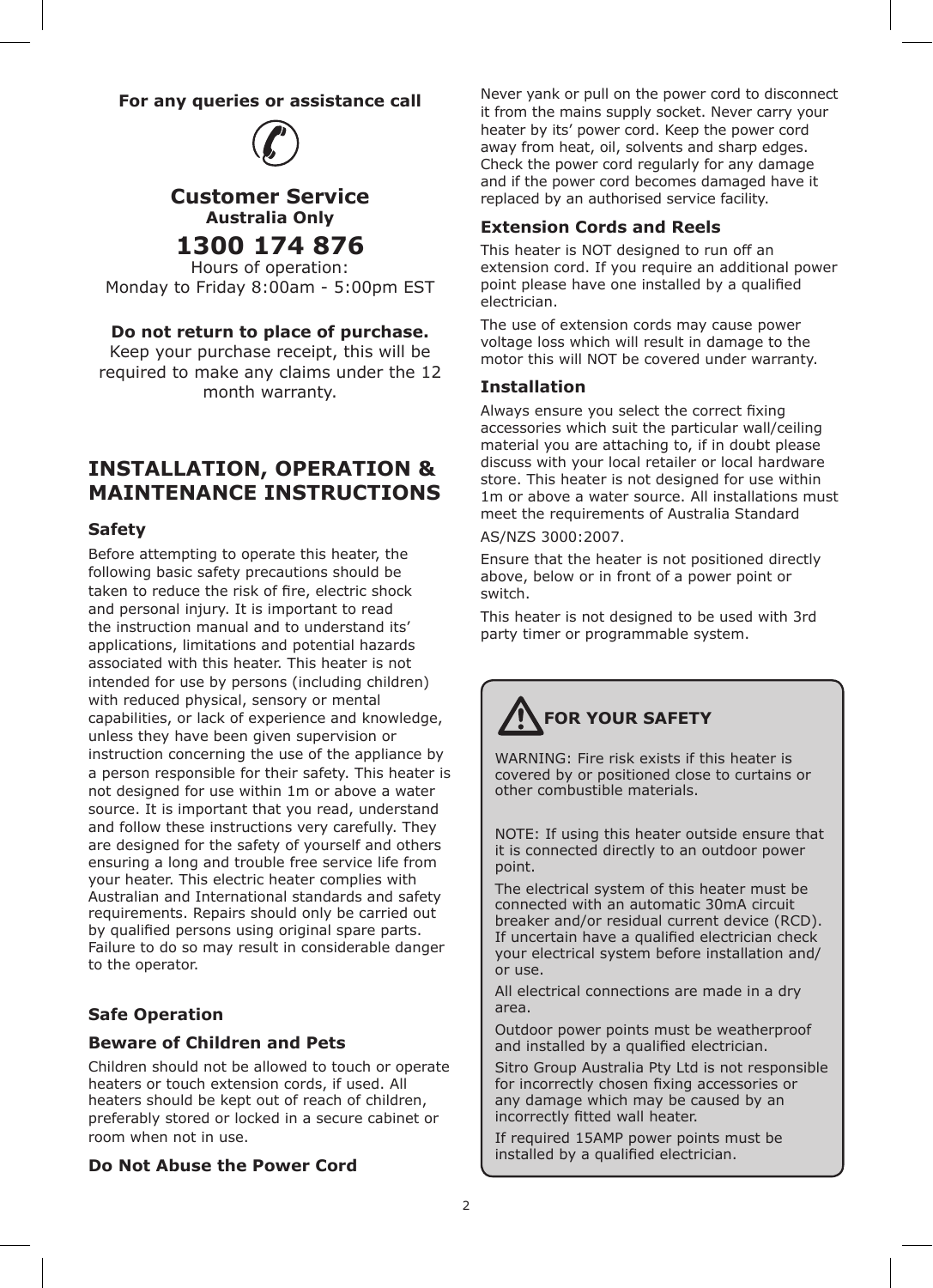![](_page_2_Picture_1.jpeg)

#### **WARNINGS**

Do not use the heater in areas where there is a risk of explosion or fire from flammable gases. Ensure that the heating area is kept clear of combustible materials. Do not use the heater in damp areas, without suitable ventilation. This heater is not designed for use within 1m or above a water source. Do not place within one metre (1m) of any water source. Do not place directly in front of, below or above any power points or switches.

Fire risk exists if this heater is covered by or positioned close to curtains or other combustible materials.

- This heater is intended for domestic/ household use only.
- Always ensure that this heater is installed as per the requirements noted in Australian Standard AS/NZS 3000:2007.
- Always keep heater at least one metre (1m) from combustible materials.
- DO NOT locate this heater directly below, above or in front of the power supply socket or switch.
- DO NOT use this heater within 1 metre or above any water source.
- DO NOT use this heater in either the bathroom or ensuite without suitable ventilation.
- DO NOT use a 3rd party timer, or programmable system with this heater.
- DO NOT clean the heater while the heater is on or plugged into the mains power supply.
- DO NOT touch any part of the heater while on, hot surfaces may burn.
- DO NOT use the wall heater as a dryer.
- DO NOT attempt to modify the heater, power cord, power plug or the supplied accessories in any way.
- DO NOT expose the heater to rain, water, or use in damp wet conditions.
- NEVER cover this heater.
- NEVER carry the heater by its power supply cord.
- NEVER use with the power cord coiled, bundled up or tied up. Always extend fully before use.
- NEVER use the heater if any part of it is damaged.
- Ensure that the heater is disconnected from the mains supply when installing, cleaning or removing/installing.
- Ensure this heater is not left on when unattended.
- Ensure the heater is not used in areas where flammable gases are present, e.g. paint, petrol etc.
- Always turn the heater OFF at the unit switch and the power point switch when not in use for extended periods of time.
- Always allow the heater to cool, about one (1) hour after the heater has been turned off, before cleaning the heater.
- Always ensure that the power cord is fully extended and NOT in contact with any part of the heater.
- Always ensure that the heater is kept clean and free from dust.
- Only use this heater when securely attached to the wall/ceiling.
- If the supply cord is damaged, it must be replaced by the manufacturer, its service agent or similarly qualified persons in order to avoid a hazard.
- **CAUTION Some parts of this product can become very hot and cause burns. Particular attention has to be given where children and vulnerable people are present.**
- WARNING: In order to avoid overheating, do not cover the heater.
- WARNING: This heater is not equipped with a device to control the room temperature. Do not use this heater in small rooms when they are occupied by persons not capable of leaving the room on their own, unless constant supervision is provided.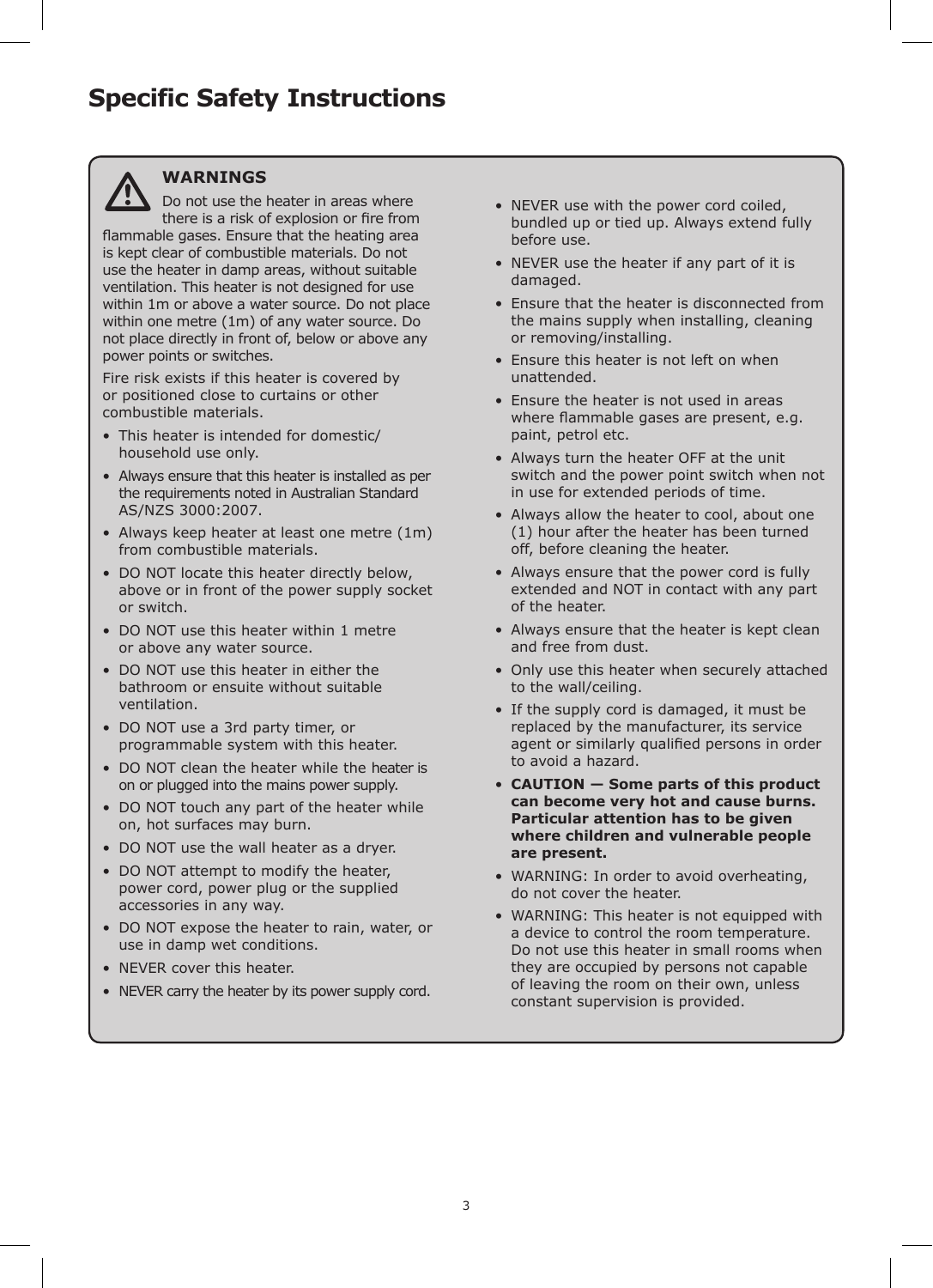## **Electrical Data**

#### **IMPORTANT**

This product is fitted with a sealed electrical connection plug that is compatible with the heater, the mains supply for Australia and meets the requirements of international standards. This heater must be connected to a supply voltage that is equal to that stated on the rating label. If the mains connection plug or power cord becomes damaged it must be replaced with a complete assembly that is identical to the original, and this must be replaced by an authorised service centre. Always follow the Australian requirements for connection to the mains supply. If in doubt always consult a qualified electrician.

Note: EH631X (3200W) requires installation of a 15AMP socket by a qualified electrician before use.

#### **Technical Specification**

| Slimline Heater | EH611X                  | EH621X                  | EH631X                  |
|-----------------|-------------------------|-------------------------|-------------------------|
| Voltage         | 220-240V AC $\sim$ 50Hz | 220-240V AC $\sim$ 50Hz | 220-240V AC $\sim$ 50Hz |
| Input Wattage   | 1800W                   | 2400W                   | 3200W (15AMP)           |
| Unit Weight     | 8.7Kg                   | 11Kg                    | 14.4Kg                  |
| IP Rating       | IPx4                    | IPx4                    | IPx4                    |

Heater specifications can be found on the data label.

## **Assembly**

#### **HEATER HEAD**

Attach the heater rear bracket (B) to the heater body (A) using washers and nuts. You can either mount side or lengthways depending on the mounting surface.

![](_page_3_Figure_10.jpeg)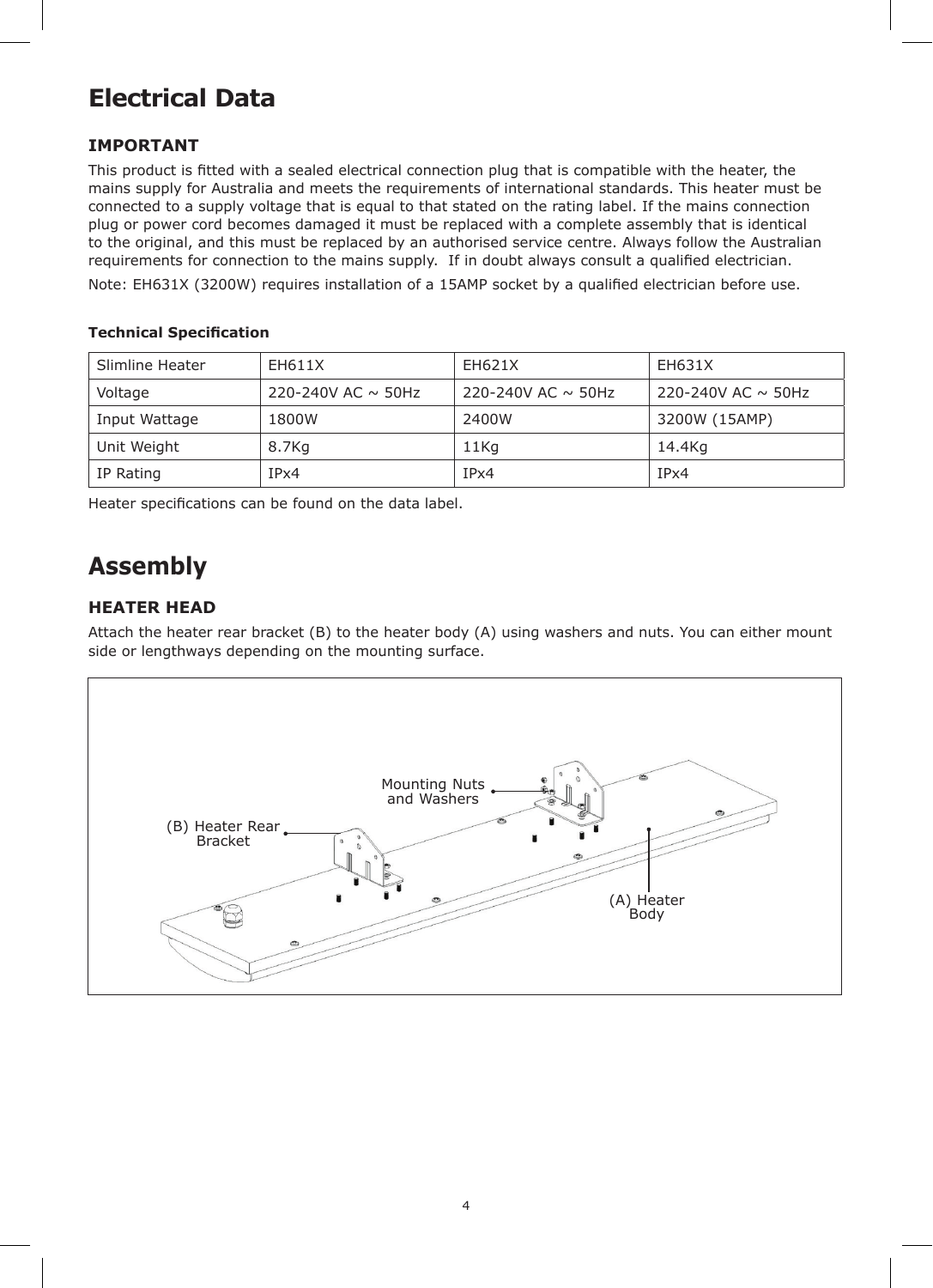## **Mounting Heating**

### **General Mounting Suggestions**

If unsure please discuss with your local hardware store.

- Ensure the fixing screws are at least suitable for 10Kg each.
- If fitting to a stud wall or ceiling ensure all fixing screws are into timber. Plasterboard IS NOT suitable by itself.
- If no timber stud/joists are available we would suggest installinga timber battern to attach to.

## **Wall/Ceiling Bracket Assembly**

- 1. The bottom of the heater body should be 1.8m above the floor, see page 6.
- 2. Do not position the heater directly above or below a power point or switch. Do not position heater in front of a power point.
- 3. Mark and drill 2 mounting holes for bracket (C).
- 4. Using 2 suitable screws (not supplied) attach the bracket to the wall or ceiling. Note: If unsure what screws to use please discuss with your local hardware

store.

- 5. Using the nuts and bolts join the bracket (C) to the heater bracket (B) and tighten fully.
- 6. Heater is now mounted and ready for use. Check the safety distance between the heater body and flammable surface when wall or corner mounted (see page 6). Do not mount the heater in the ceiling, always mount to the ceiling (see page 6).

![](_page_4_Picture_14.jpeg)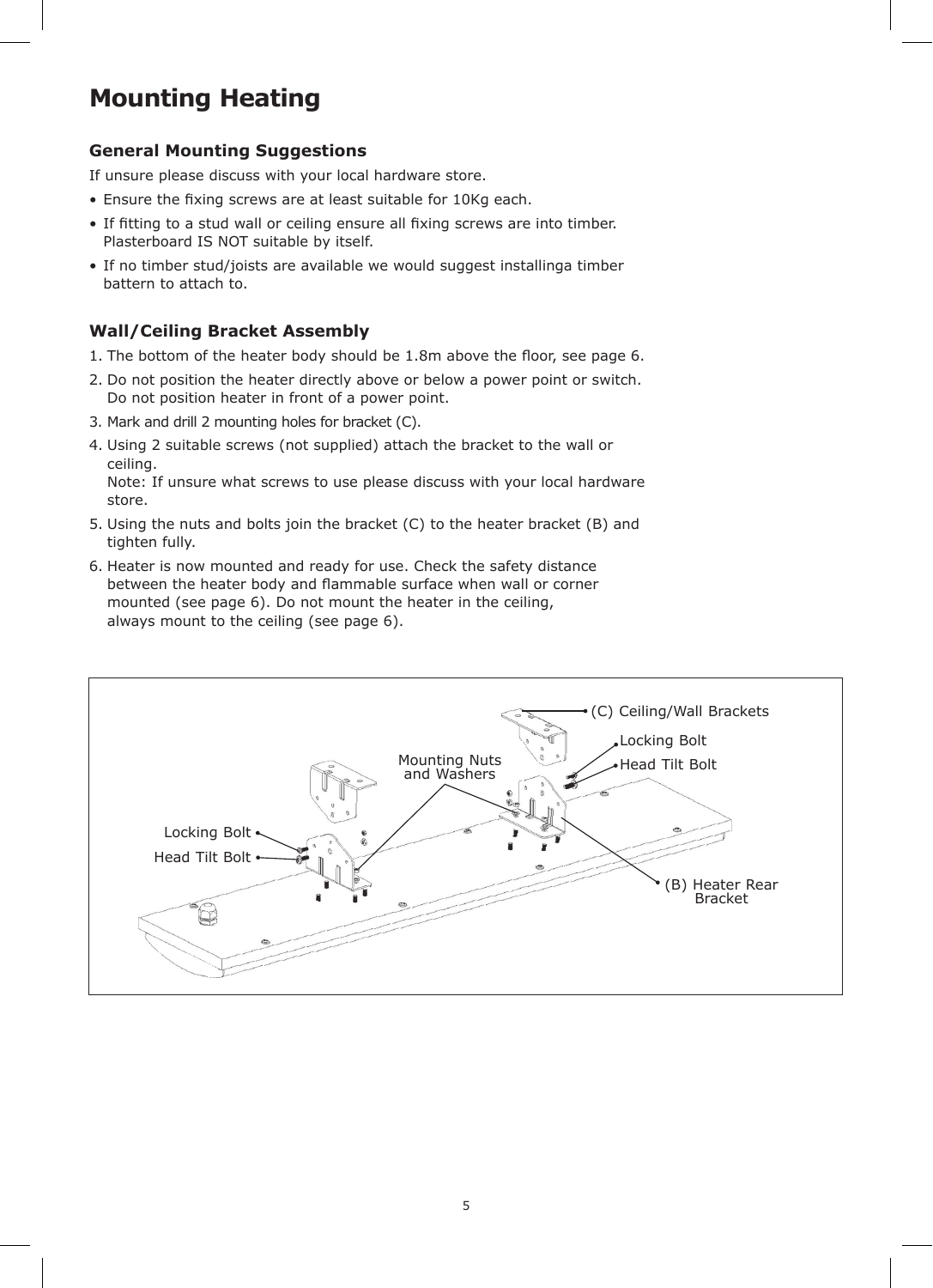#### **Ceiling Mount with Chain**

Only use this mounting option if your ceiling is too high.

- 1. Attach the bracket (C) as noted below.
- 2. Cut chain (D), not supplied, to desired length.
- 3. Using nut and bolt attach chain to bracket (C) and bracket (B).
- 4. Heater is now mounted and ready for use.

![](_page_5_Figure_6.jpeg)

#### **To Tilt Head**

Note: Always ensure that the heater is switched off, disconnected from the mains power supply and is cold to touch. If heater has been recently used, please leave the wall heater one (1) hour to cool before tilting head.

- 1. Loosen the locking bolt and remove.
- 2. Loosen the head tilt bolt, do not remove.
- 3. Head can be tilted through 30°.
- 4. Tighten the head tilt bolt when the desired angle is achieved.
- 5. Insert and tighten the locking bolt if possible to stop any unintentional movement of the heater.

Note: If locking bolt can not be fitted ensure the head tilt bolt is very tight.

![](_page_5_Figure_15.jpeg)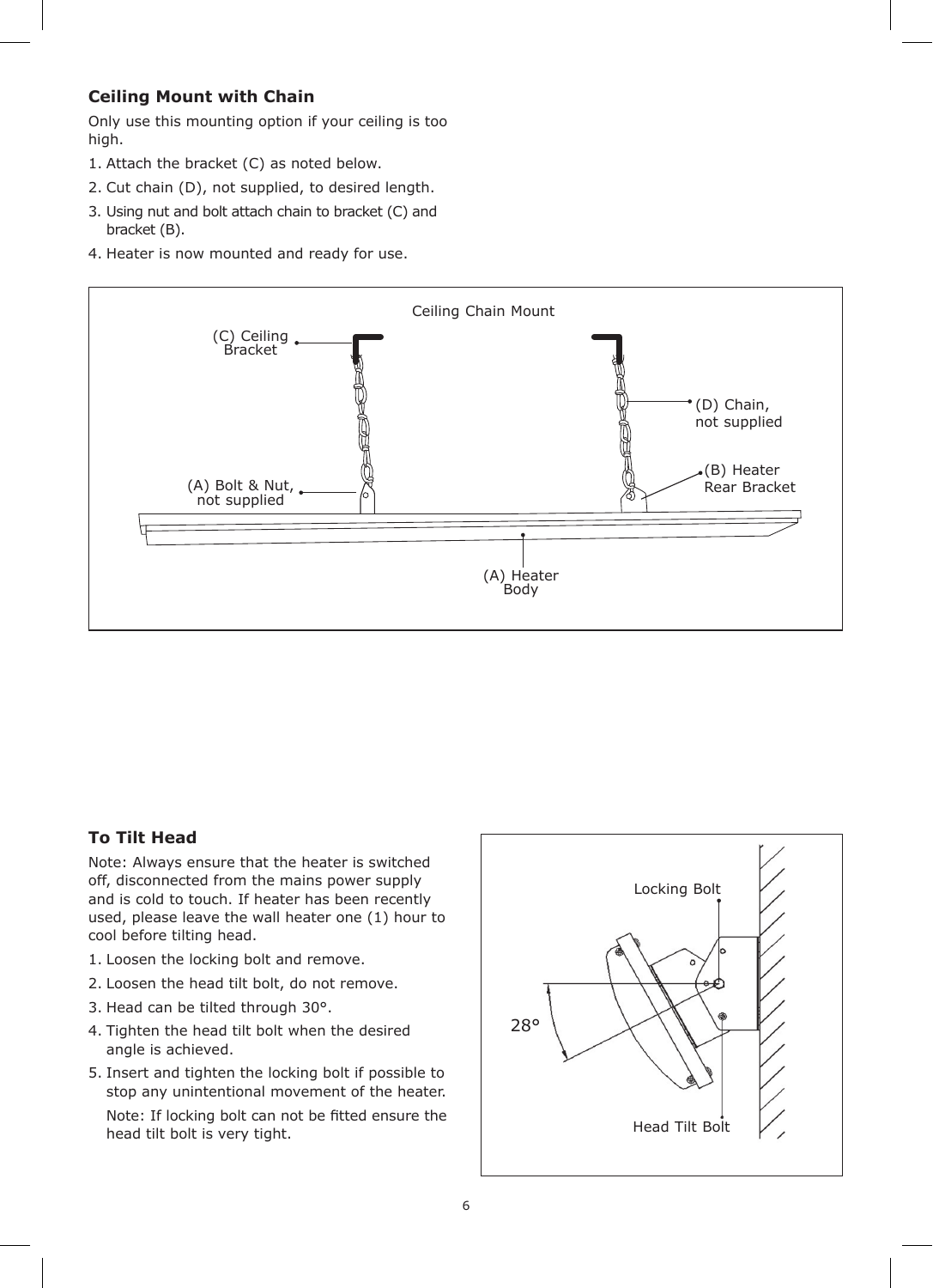#### **Heater Positioning**

- 1. Position heater at least 200mm from the eave lining or ceiling.
- 2. Position heater at least 1.8m above the floor.
- 3. Never position in front, above or below a power point.
- 4. If heater is facing another vertical surface, example – wall, the gap must be at least 1 metre.
- 5. Never mount heater within 1 metre of a water source, example – tap.
- 6. Never mount heater into the wall or ceiling. Only mount to the surface.

![](_page_6_Figure_7.jpeg)

![](_page_6_Figure_8.jpeg)